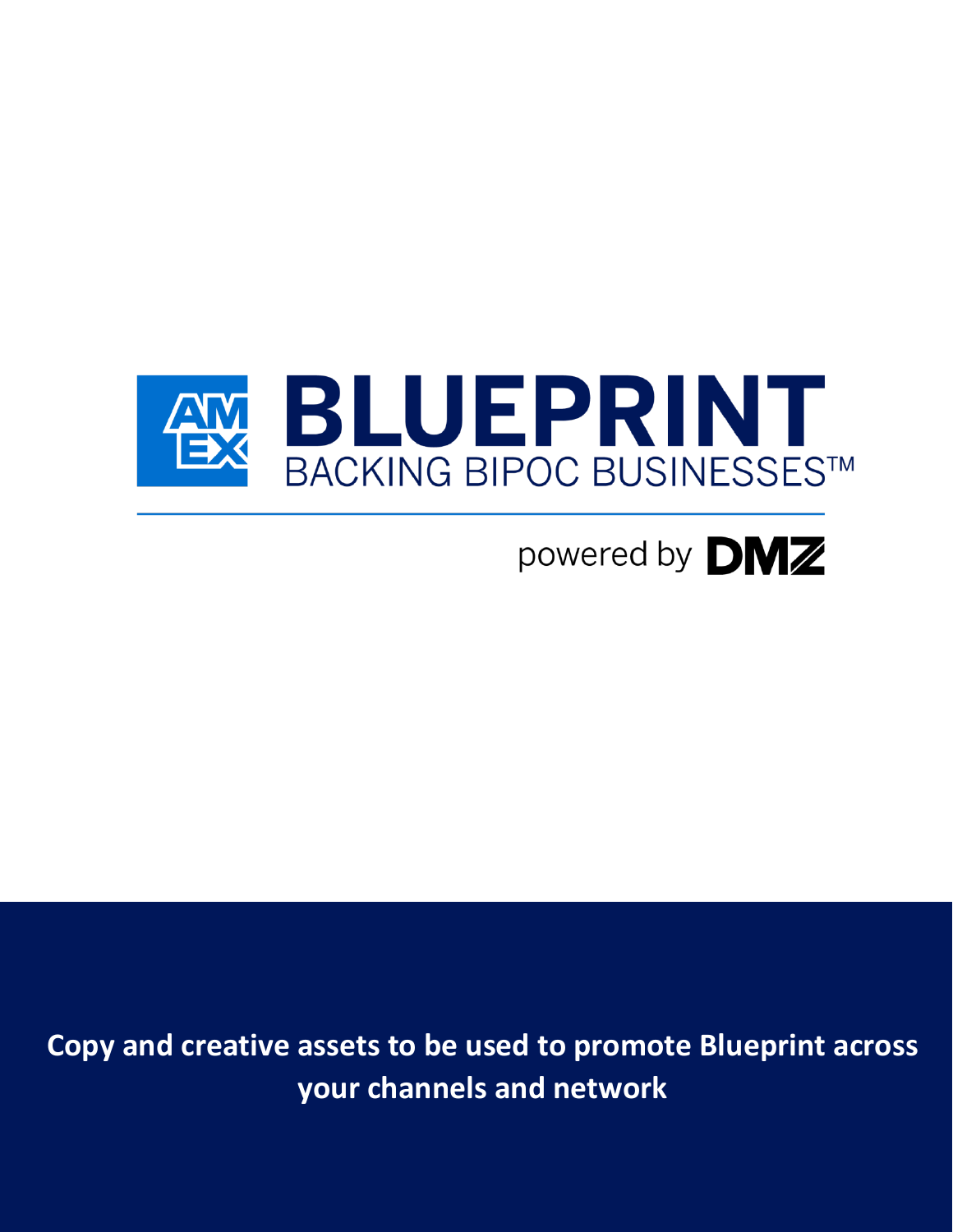

# **Eblasts | Newsletter Copy | Web Copy**

## **Version 1 (Short form)**

From now until July 26, applications are open for **[Blueprint: Backing BIPOC Businesses](http://dmz.to/amexblueprint)™**, a mentorship and grant program from American Express, powered by the DMZ. The program supports the advancement of Black, Indigenous, and People of Colour (BIPOC) business owners across Canada through a comprehensive mentorship program, plus a \$10,000 grant to help take their business to the next level.

To learn more about the program, eligibility criteria and to apply, visi[t dmz.to/amexblueprint](http://www.dmz.to/AmexBlueprint)

*Blueprint is powered by the DMZ in consultation with BIPOC-focused community organizations across Canada. The Blueprint mentorship program is made possible by a grant from the American Express Foundation. Additionally, American Express Canada is contributing \$1,000,000 in grants to be disbursed to the 100 selected participants.*

### **Version 2 (Long-form)**

From now until July 26, applications are open for **[Blueprint: Backing BIPOC Businesses](http://dmz.to/amexblueprint)[™](http://dmz.ryerson.ca/blueprint)**[,](http://dmz.ryerson.ca/blueprint) a mentorship and grant program from American Express, powered by the DMZ, supporting the advancement of Black, Indigenous, and People of Colour (BIPOC) business owners across Canada.

100 BIPOC business owners from across Canada will be selected to take part in a comprehensive mentorship program designed to provide the tools, resources and community to help them thrive – plus a \$10,000 grant to help take their business to the next level. Participants will get access to:

- A 15-week curated mentorship and training program, delivered virtually, by subject matter experts and mentors
- Tailored programing to help participants with industry-specific challenges and offer tailored insights on proven strategies for success in their sectors
- A community network of Blueprint participants from across Canada connected through small group training and social events
- Online resources and learning materials designed to support the BIPOC small business community
- A \$10,000 grant to help unlock the next stage of their business growth

To learn more about the program, eligibility criteria and to apply, visi[t dmz.to/amexblueprint](http://www.dmz.to/amexblueprint)

*Blueprint is powered by the DMZ in consultation with BIPOC-focused community organizations across Canada. The Blueprint mentorship program is made possible by a grant from the American Express Foundation. Additionally, American Express Canada is contributing \$1,000,000 in grants to be disbursed to the 100 selected participants.*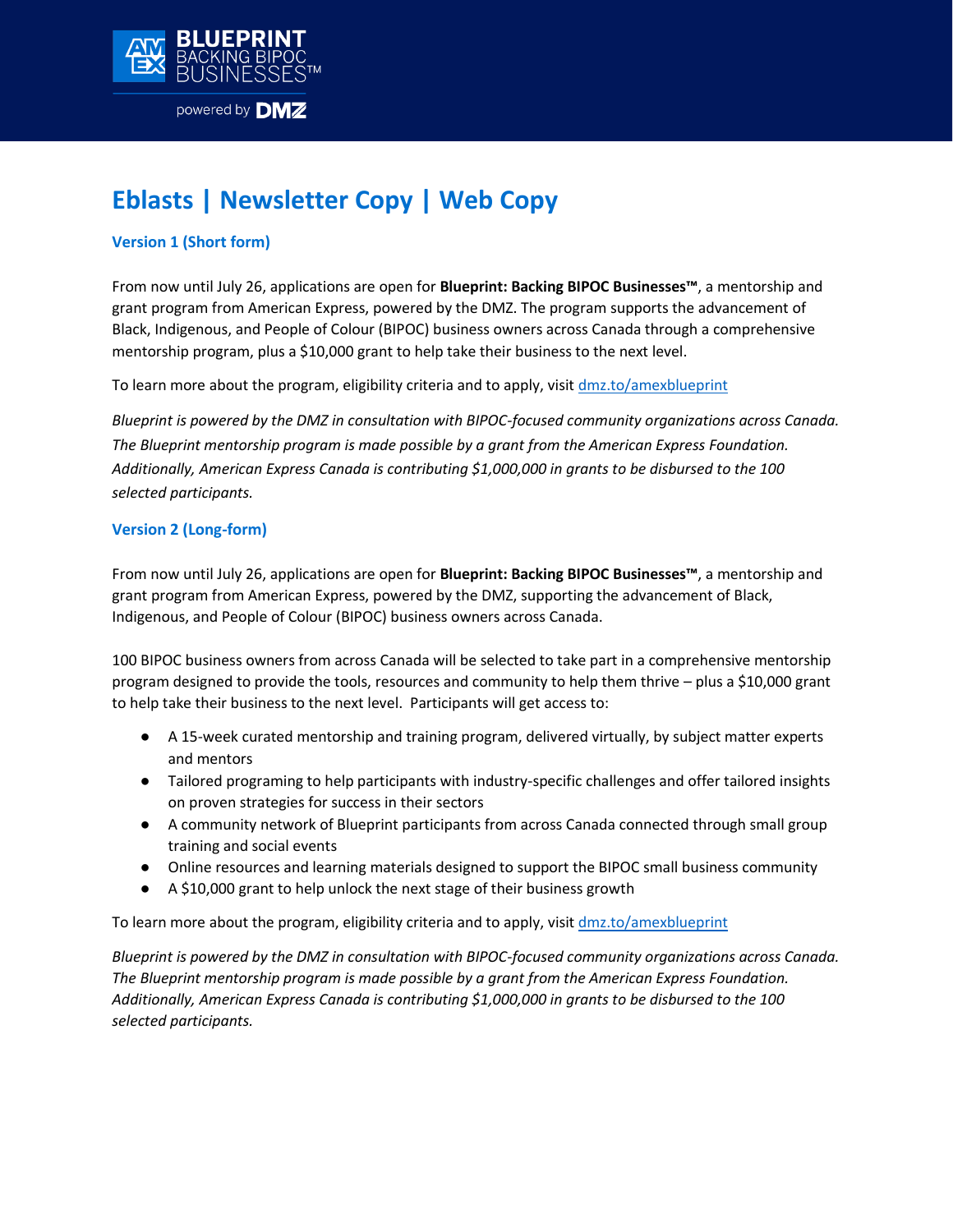## **Social Media & Banner Assets**

**Program Hashtag:** #AmexBlueprint

**Program URL:** [dmz.to/amexblueprint](http://www.dmz.to/amexblueprint)

**Graphics:** Social media and banner images (for use in email, newsletter and on website) available for download **[here.](https://redbooth.com/f/3c32b0d218258b50)**



## **Twitter**

Announcement: @AmexCanada is back with Blueprint: Backing BIPOC Businesses, powered by the @TheDMZ. The 2022 program offers 100 BIPOC business owners access to a comprehensive mentorship program plus a \$10,000 grant to fuel the growth of their business. Apply by July 26 via [dmz.to/amexblueprint.](http://www.dmz.to/AmexBlueprint) Eligibility criteria & terms apply. #AmexBlueprint

#### <u>in</u> **LinkedIn**

BIPOC business owners can take part in year two of American Express's Blueprint: Backing BIPOC Businesses, powered by the DMZ. 100 selected participants will get access to a comprehensive mentorship program with a \$10,000 grant to help take their business to the next level. Apply by July 26 via [dmz.to/amexblueprint.](http://www.dmz.to/AmexBlueprint) Eligibility criteria & terms apply. #AmexBlueprint

# **Facebook**

Program alert! BIPOC business owners in Canada may be eligible to take part in Blueprint: Backing BIPOC Businesses, powered by the DMZ, a comprehensive mentorship program with a \$10,000 grant to help take their business to the next level. Apply by July 26 via [dmz.to/amexblueprint.](http://www.dmz.to/AmexBlueprint) Eligibility criteria & terms apply. #AmexBlueprint @AmexCanada @TheDMZ

## **Instagram**

Program announcement: @AmexCanada's Blueprint: Backing BIPOC Businesses! Powered by the DMZ (@ryersondmz), the program provides 100 BIPOC business owners across Canada with access to a comprehensive mentorship program plus a \$10,000 grant to take their business to the next level. Apply by July 26 via [dmz.to/amexblueprint.](http://www.dmz.to/AmexBlueprint) Eligibility criteria & terms apply. #AmexBlueprint



powered by DMZ